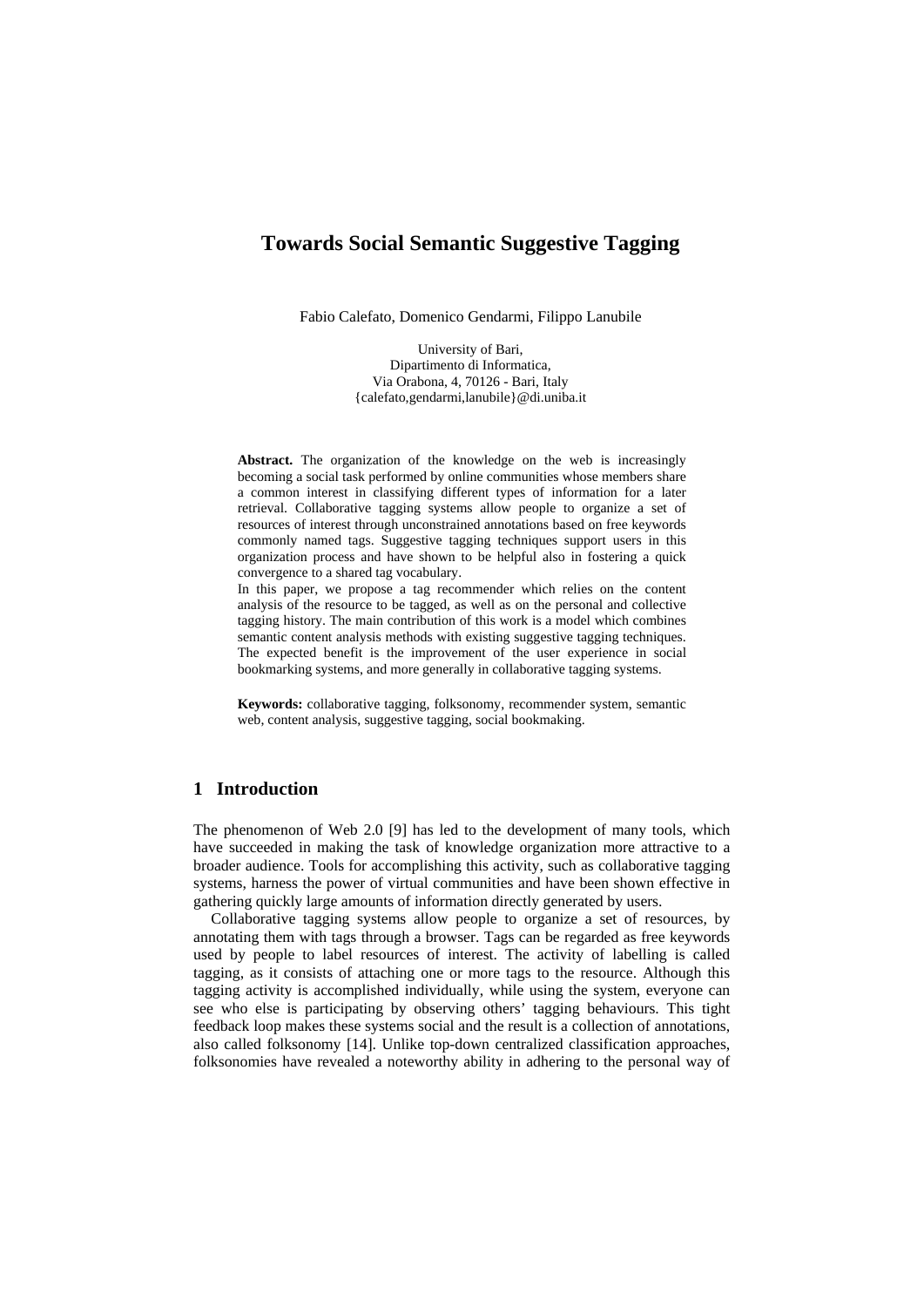thinking [\[4](#page-8-2)]. The opportunity of using free tags with no restrictions allows users to express their own perspective on the annotated resource. Therefore, these annotations can become a reliable indicator of interests and preferences of the active participants in such systems.

To date, most collaborative tagging systems provide a limited support to users in the annotation process, as they typically recommend tags by arranging suggested tags in a tag cloud that emphasizes tags on the basis of their popularity: the bigger the font, the more used the tag. By suggesting to the user his/her most used tags, as well as the most popular tags in the whole community, this form of tag recommendation takes into account both the personal and social dimension of folksonomies. Nevertheless, this approach falls short of considering the semantic dimension for the content of the resource that is going to be annotated.

We acknowledge that suggesting meaningful tags to a user, according to personal and social interests, can enhance the user experience and augment the number of active participants in the annotation process. However, we argue that the content analysis of the resources can significantly improve the accuracy of suggestive tagging, thus, fostering a quick convergence to a shared tag vocabulary and limiting the tag synonymy issue [\[5](#page-8-3)].

In this paper, we propose a tag recommender which relies on the semantic analysis of the resource content which is going to be annotated, as well as on the personal and collective tagging history. Such an approach is able to address the typical cold-start problem affecting recommender systems [\[11](#page-8-4)]. In fact, our recommender system will be able of suggesting tags to users who have not yet tagged any resource, by putting forward tags which are popular in the community. Further, when there are resources not yet tagged by anyone in the community, our recommender will suggest tags which have been gathered through a semantic analysis of the resource content.

The main contribution of this work is a model which combines semantic content analysis methods with existing suggestive tagging techniques. The expected benefit is the improvement of the user experience in social tagging bookmarking systems, and more generally in collaborative tagging systems.

The remainder of the paper is structured as follows. Section 2 describes how the content analyzer works and how it is going to be integrated in the proposed tag recommender system. In Section 3 we present our model through four typical scenarios which can take advantage from a mix of semantic content analysis and traditional suggestive tagging. Section 4 surveys novel related work concerning suggestive tagging in folksonomies. Finally, Section 5 draws conclusions and points out some challenges we are going to address in the near future.

## **2 Content Analysis for Semantic Tag Suggestion**

The idea behind applying content analysis for semantic suggestive tagging is to provide a user who wants to tag a resource, not only with relevant words extracted from a resource, but also with a set of synonyms. In this way, other than fostering tag convergence, we also increase the probability of suggesting tags that fit better to users' personal way of thinking, without affecting the meaning.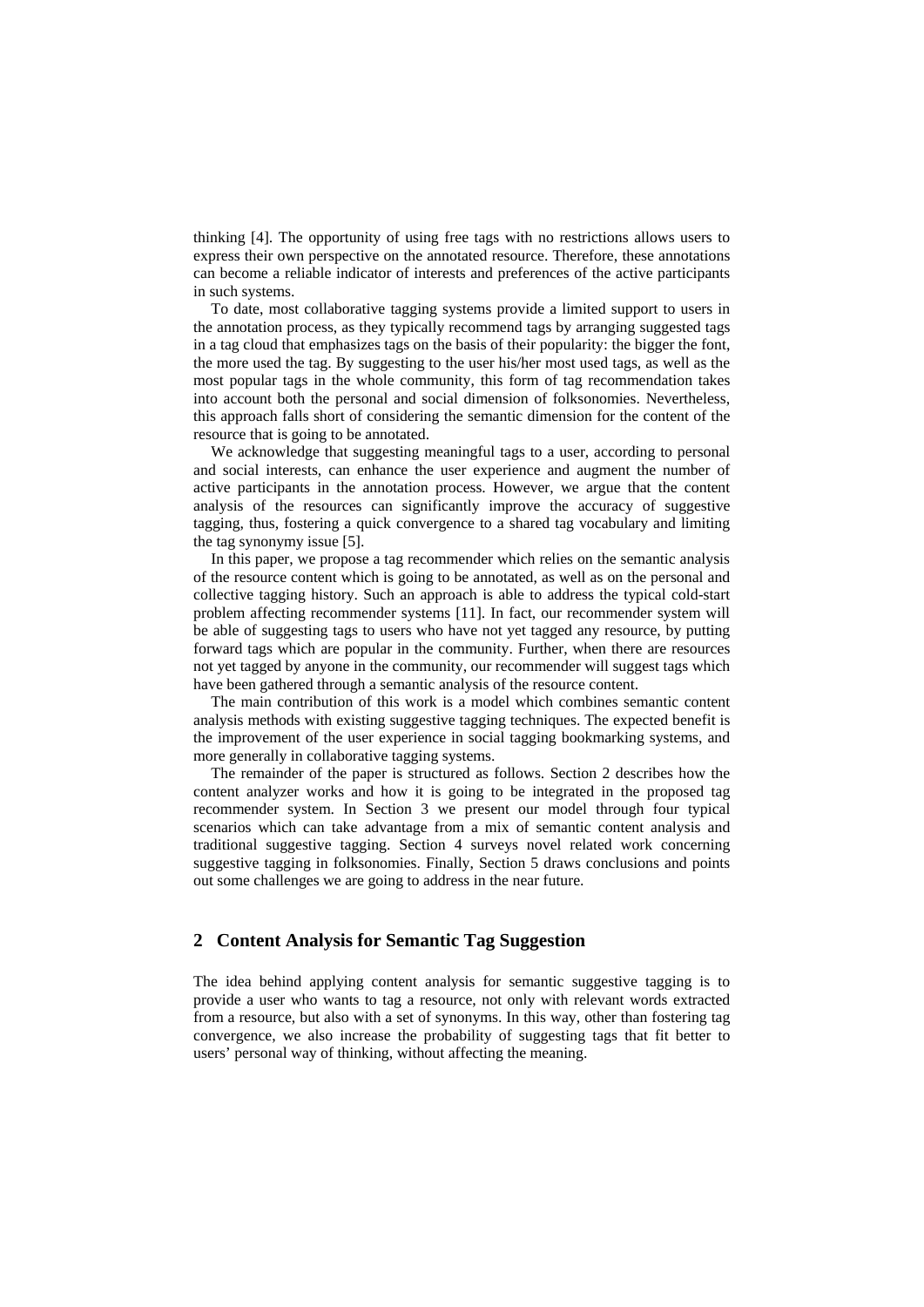To make this possible, a word sense disambiguation (WSD) algorithm is needed, which can assing a word *w* occurring in a given resource (e.g., a web document), to the appropriate sense, according to the context (i.e., the set of words that precede and follow *w*). Then, once the appropriate sense of a word *w* is identified, a dictionary or a lexical ontology can be used to find its synonyms, and to provide the user with a set of recommended tags alternative to *w*.

META (MultilanguagE Text Analyzer) [\[3](#page-8-5)] is a tool developed at the University of Bari, which implements an algorithm to perform WSD on text documents in a variety of formats (e.g., pdf, doc). The tool has also been used by the Item Recommender system (ITR) to learn sense-based user profiles [\[12\]](#page-8-6). In addition to performing the basic content analysis tasks (e.g., stop-words elimination, stemming), META is also able to analyze different parts of text documents, called slots. For instance, when processing papers from a conference proceedings, META performs content analysis on the title, abstract, and body, separately. Furthermore, META relies on WordNet for obtaining a sense inventory. Thus, after performing the WSD, META returns the unique id in WordNet (called offset) of the correct sense identified, for each word extracted. Our idea is to use offsets to retrieve from the lexical ontology the whole set of synonyms (SYNSET, in short) for each relevant word extracted that will be suggested as a tag.

## **3 The Suggestive Tagging Model**

In [\[1](#page-8-7), [9\]](#page-8-0) a generic collaborative tagging system is defined as a tripartite 3-uniform hypergraph  $F = (N,E)$  where  $N = U \cup T \cup R$  is the union of three disjoint sets of entities, namely a set of registered users (*U*), a set of applied tags (*T*), and a set of annotated resources (*R*). Furthermore, we define  $E = \{(u,t,r) | u \in U, t \in T, r \in R\}$  as the set of all the annotations that compose the folksonomy. Given the above definitions, we can define a typical social bookmarking system as a folksonomy where *R* is replaced by a set of bookmarks *B*, pointing to resources in *R*.

For each entity within such system, we can also discern among different kinds of tags, users and bookmarks. Given a user *u* and a selected bookmark *b* we can identify three sets of tags:

- *Personal Tags(u),* all the tags assigned by *u* to all bookmarks.
- *Social Tags(b),* all the tags assigned by all users to *b*.
- *Semantic Tags(b)*, all the tags extracted by analyzing the content of the resource pointed by *b*.

Depending on the amount of tags adopted by a single user, we can also discriminate a user as *novice*, if he/she has no tags, or as *expert*, when he/she has started to annotate bookmarks using tags. The definition of novice includes hence both new users just registered to the system and users registered for a while but loath in using tags to save bookmarks. Finally, a bookmark can be categorized as *tagged* if it has been annotated with at least one tag, or *untagged* if there are no associated tags

According to the above definitions, we illustrate four scenarios which depict how a user can be supported by tag recommendations in his/her task of saving a bookmark [\(Table 1](#page-3-0)). Because of the huge number of registered users and the availability of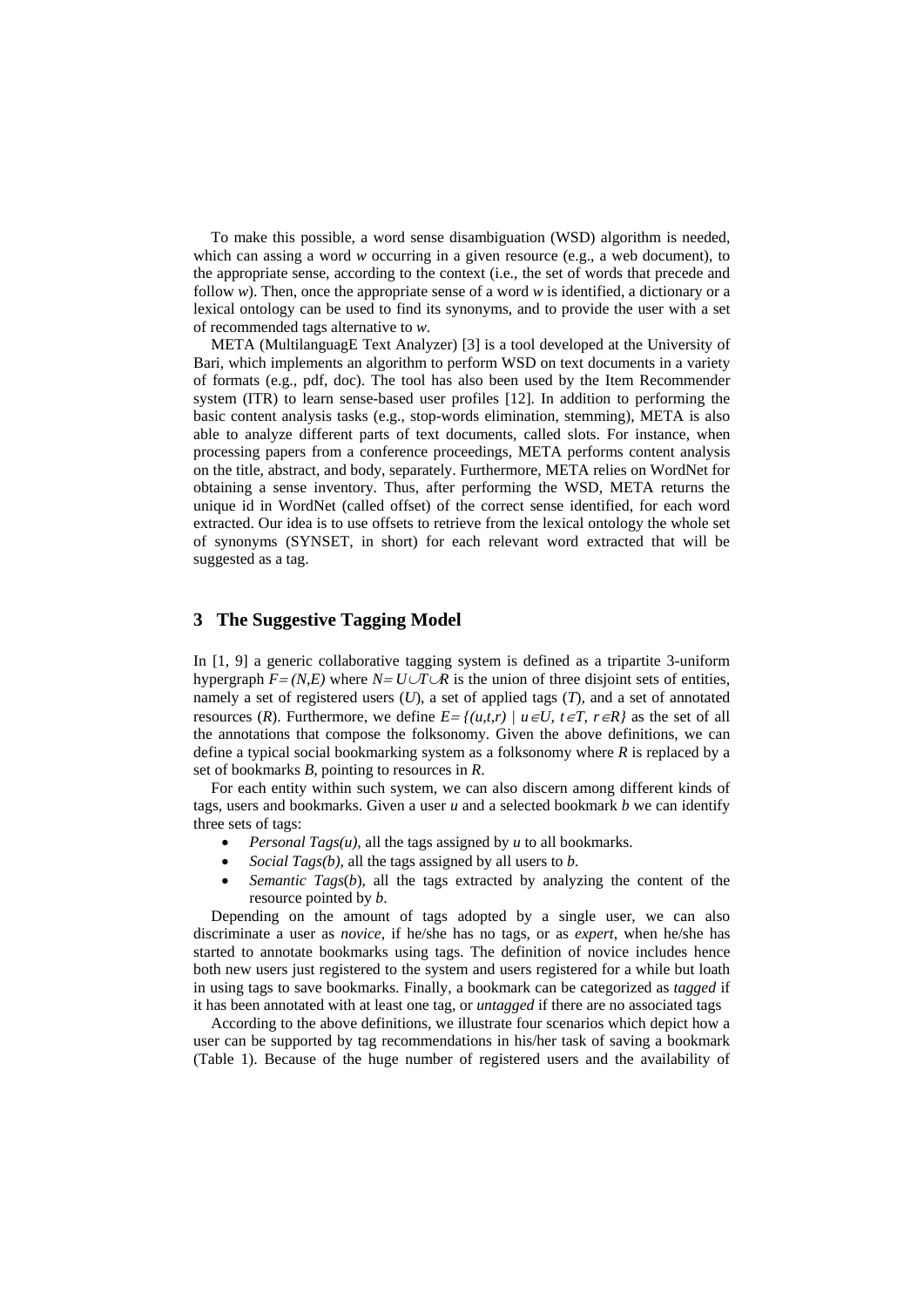suggestive tagging features, we use del.icio.us<sup>[1](#page-3-1)</sup> as the reference system for the proposed approach. In the following, we consider four users, namely John and Dexter (as novices), and Alice and Bea (as experts). We also assume the Collaborative Development Group Research page<sup>[2](#page-3-2)</sup> as an untagged bookmark and SWAP 2007 home page<sup>[3](#page-3-3)</sup> as a tagged one.



**Table 1. Four exemplary scenarios** 

#### <span id="page-3-0"></span>*Scenario 1: A Novice user saving an Untagged Bookmark*

John is going to save Collaborative Development Group Research page as a bookmark. Being a novice user, he has no tags yet. In this scenario del.icio.us cannot provide any suggestion because John has no personal tags and nobody else has saved this bookmark yet ([Figure 1\)](#page-4-0). However, even if no suggestions are available from either personal or social tags, according to our view, it is still possible to support John with tag recommendations by providing *Semantic Tags* as the output of the content analysis ([Figure 2\)](#page-4-1). In particular, META extracts the following words from the Collaborative Development Group Research page (for the sake of space, we limit to six the number of words extracted):

- software (occurring 27 times)
- $\bullet$  distributed (21)
- $2007(16)$
- 2006 (10)
- conference (7)
- workshop (5)

In addition, META identifies the correct sense for the words extracted. For instance, for the word "conference" the sense extracted from the inventory is "prearranged meeting, especially with a formal agenda", while the other offset (i.e., "association of sport teams") is just skipped. Finally, the whole set of semantic tags is obtained by also retrieving from WordNet the SYNSET for "conference" (i.e., {meeting}).

 <sup>1</sup> http://del.icio.us

<span id="page-3-3"></span><span id="page-3-2"></span><span id="page-3-1"></span> $^2$ http://cdg.di.uniba.it/index.php?n=Research.HomePage $^3$ http://www.swapconf.it/2007/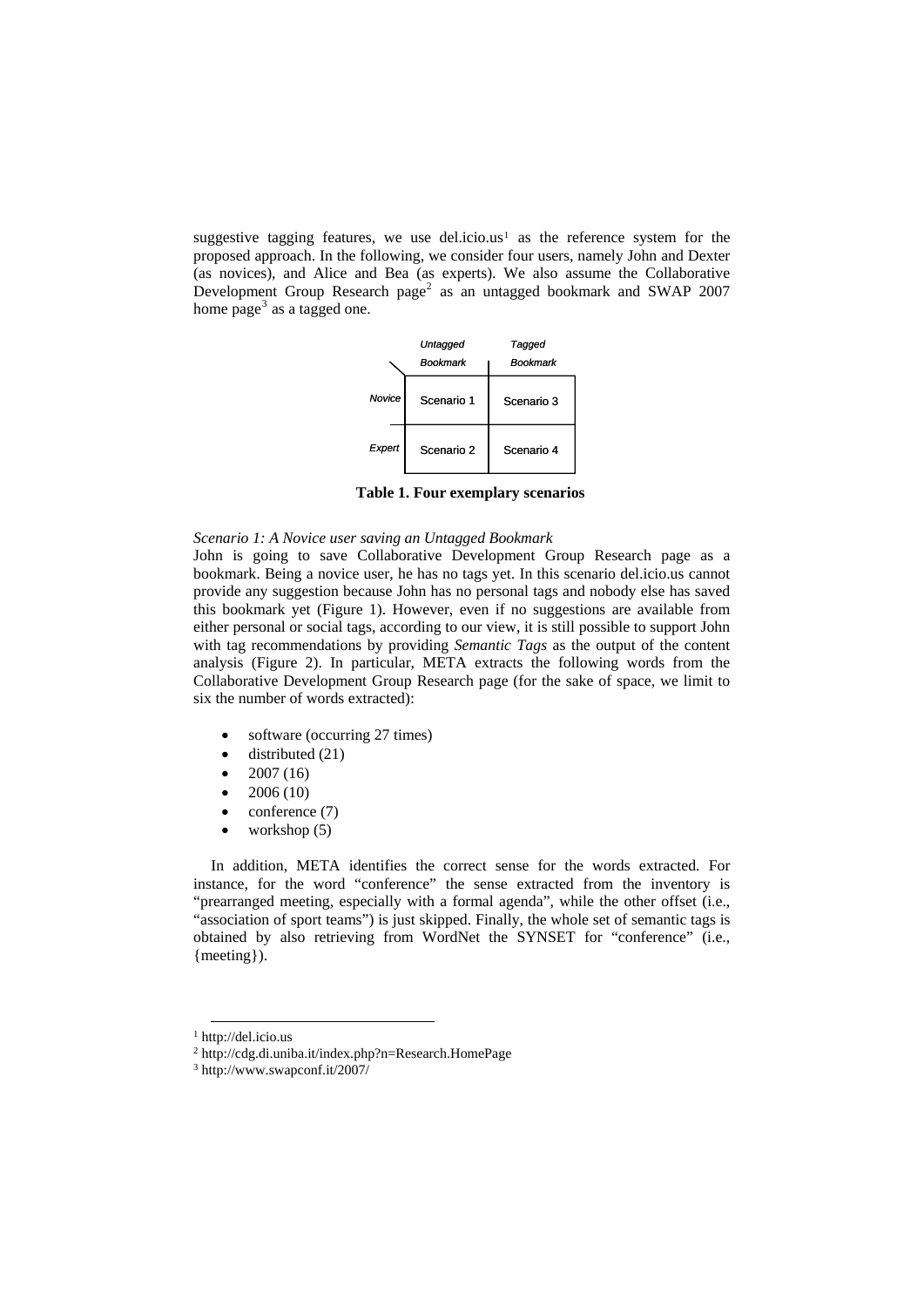

<span id="page-4-1"></span><span id="page-4-0"></span>*Scenario 2: An Expert user saving an Untagged Bookmark* 

Alice is an expert user and thus, she has already used some tags to annotate bookmarks in del.icio.us. Now she wants to save a bookmark never tagged before in the system. In such a case, del.icio.us can suggest only those tags which have been already adopted by Alice, even though most of them might be inappropriate [\(Figure](#page-4-2)  [3\)](#page-4-2). Instead, in this scenario, we argue that a hopefully more useful set of tags can be suggested to Alice by intersecting both Alice's *Personal Tags* (i.e., collaborative, Web2.0, 2007, conference, …) and the *Semantic Tags* extracted from the bookmark (i.e., software, distributed, 2007, conference).

We define the intersection of the two sets as the *Personal Semantic Tags(u, b)*, i.e., all the tags from a user which have also been obtained from the content analysis of the resource pointed by a bookmark. If the set of Personal Semantic Tags is not empty, these tags will be suggested to Alice as recommended tags, in addition to the remaining *Personal Tags* and *Semantic Tags* ([Figure 4](#page-4-3)).



<span id="page-4-3"></span><span id="page-4-2"></span>*Scenario 3: A Novice user saving a Tagged Bookmark* 

Dexter is a novice user who has been registered to del.icio.us from two months, but he has never used tags. Now he is going to save the SWAP 2007 home page that has already been tagged by Alice and other users. Typically, del.icio.us suggests only popular tags if the selected bookmark has been annotated by more than one user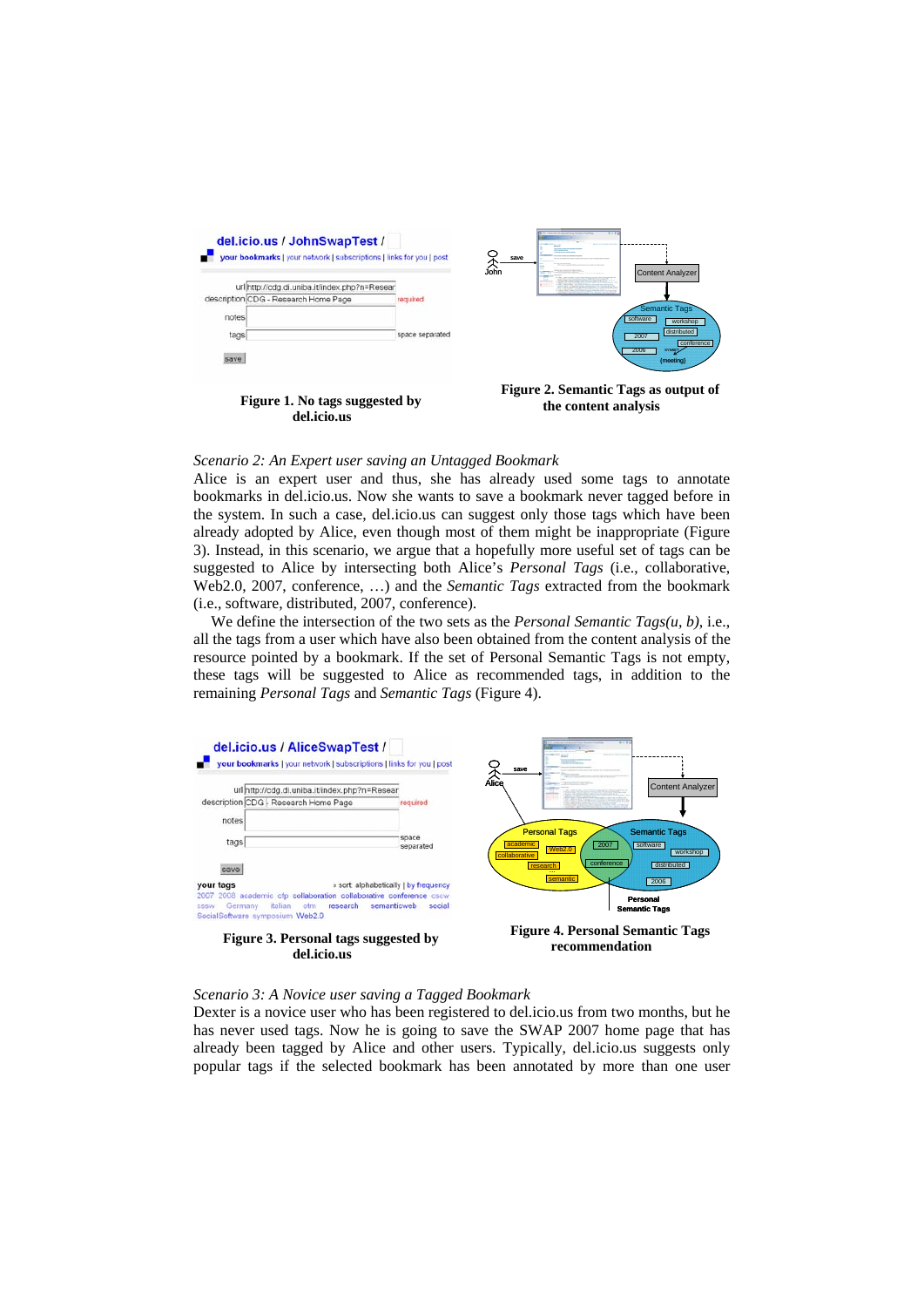[\(Figure 5](#page-5-0)). This time, a recommender that implements our approach might benefit from both *Semantic Tags(b)* and *Social Tags(b)*. Assuming that the *Social Tags(b)* and the *Semantic Tags(b)* sets are not disjoint, we define the intersection between these two sets as *Social Semantic Tags(b)* (i.e., 2007, conference, workshop, and software). As in the previous scenario, our social/semantic tag recommender would suggest tags belonging to the intersection as *Recommended Tags* and also the remaining *Social Tags* and *Semantic Tags* ([Figure 6](#page-5-1)).



#### <span id="page-5-1"></span><span id="page-5-0"></span>*Scenario 4: An Expert user is saving a Tagged Bookmark*

Bea is an expert user who uses del.icio.us to save her bookmarks on a daily basis, and thus she has a large set of personal tags. She is now going to save and tag the SWAP 2007 home page, which has been also tagged by both Alice and Dexter, among the others. In such a scenario, del.icio.us would provide Bea with both *Popular Tags*, i.e., the most used tags for that bookmark by other users, and *Recommended Tags*, i.e., the personal tags that have been also used by others for that bookmark ([Figure 7\)](#page-6-0). Other than suggesting these two sets of tags, according to our approach, it is also possible to exploit the *Semantic Tags(b)* obtained through the content analysis of the SWAP 2007 home page. In this scenario, Bea is supported with four different kinds of tags recommendation:

- *Personal Semantic Tags(u, b)*
- *Social Semantic Tags(b)*,
- *Shared Tags(b, u):* those tags belonging to the intersection between *Personal Tags(u)* and *Social Tags(b)*
- *Semantic Shared Tags(u, b):* those tags belonging to the intersection of all the above available sets of tags, namely *Personal Tags(u), Social Tags(b),*  and *Semantic Tags(b)* ([Figure 8](#page-6-1)).

We argue that the quality of tag recommendations provided to Bea could be significantly improved by presenting intersections which limit the information overload.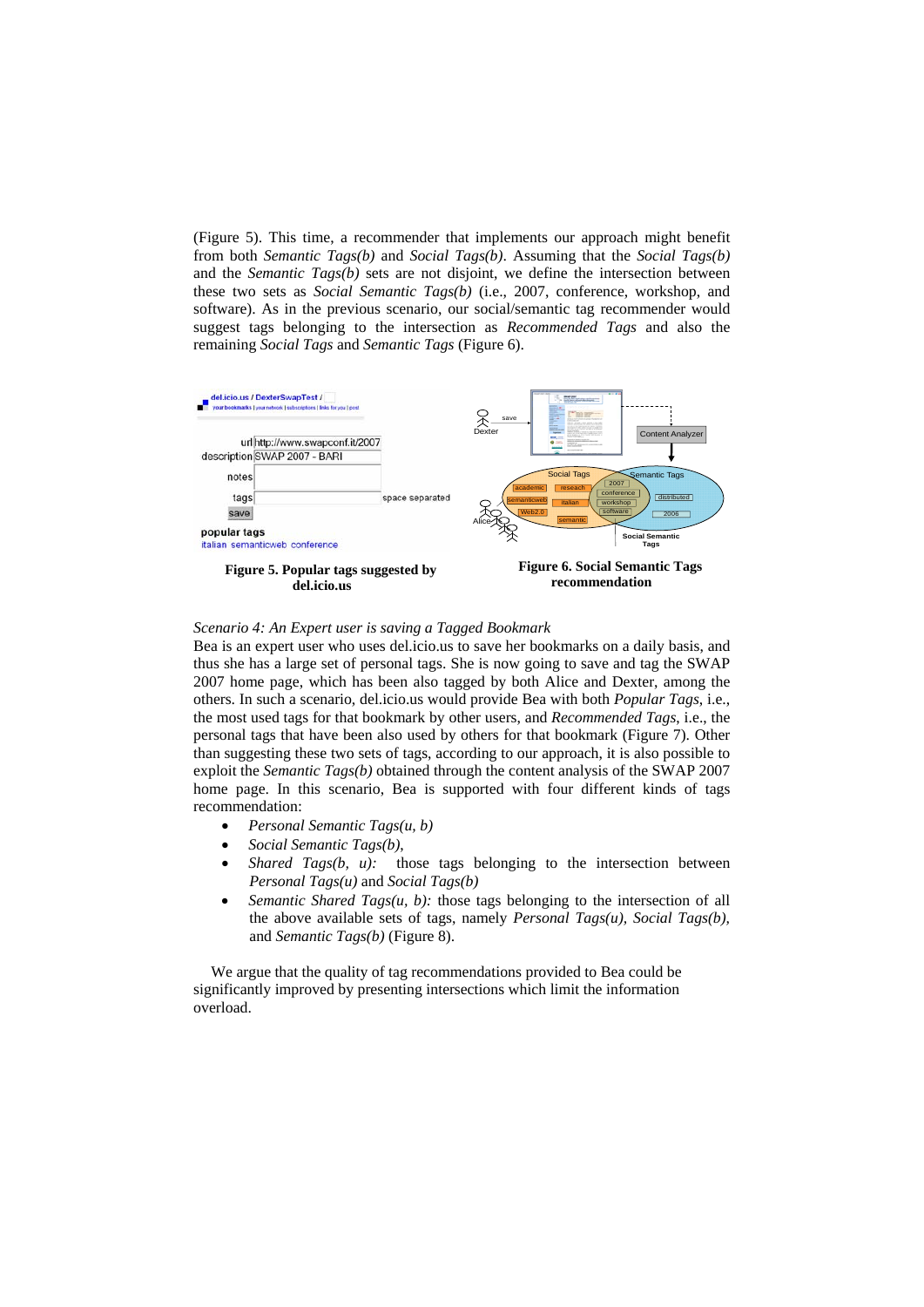

**Figure 7. Recommended and popular tags suggested by del.icio.us** 

**recommendation** 

<span id="page-6-1"></span><span id="page-6-0"></span>Finally, in the following table, we summarize all the recommended tags, according to each presented scenario. In particular, strongly recommended tags, i.e., those tags that, in our view, are hopefully more useful, are shown in bold (Table 2).

|        | Untagged Bookmark                                                      | Tagged Bookmark                                                                                                                                                           |
|--------|------------------------------------------------------------------------|---------------------------------------------------------------------------------------------------------------------------------------------------------------------------|
| Novice | Semantic Tags                                                          | <b>Social Semantic Tags</b><br><b>Semantic Tags</b><br>Social Tags                                                                                                        |
| Expert | <b>Personal Semantic Tags</b><br>Semantic Tags<br><b>Personal Tags</b> | <b>Semantic Shared Tags</b><br><b>Shared Tags</b><br><b>Social Semantic Tags</b><br><b>Personal Semantic Tags</b><br>Semantic Tags<br>Social Tags<br><b>Personal Tags</b> |

**Table 2. Recommended tags for each scenario** 

## **4 Related Work**

Suggestive tagging within folksonomies is a rather novel field of research [\[8](#page-8-8)]. The evidence of such a novelty is the quite sparse literature related to the state of the art on tag recommendations.

One existing approach to tag suggestions is referred to as *selection of tags,* which indicates that systems select a small number of tags to display, among the sheer size of terms already associated to an item. With respect to this approach, Sen et al. [\[13](#page-8-9)] investigated how different algorithms for selecting tags to display, influence users' personal vocabularies while annotating movies in a movie recommendation system.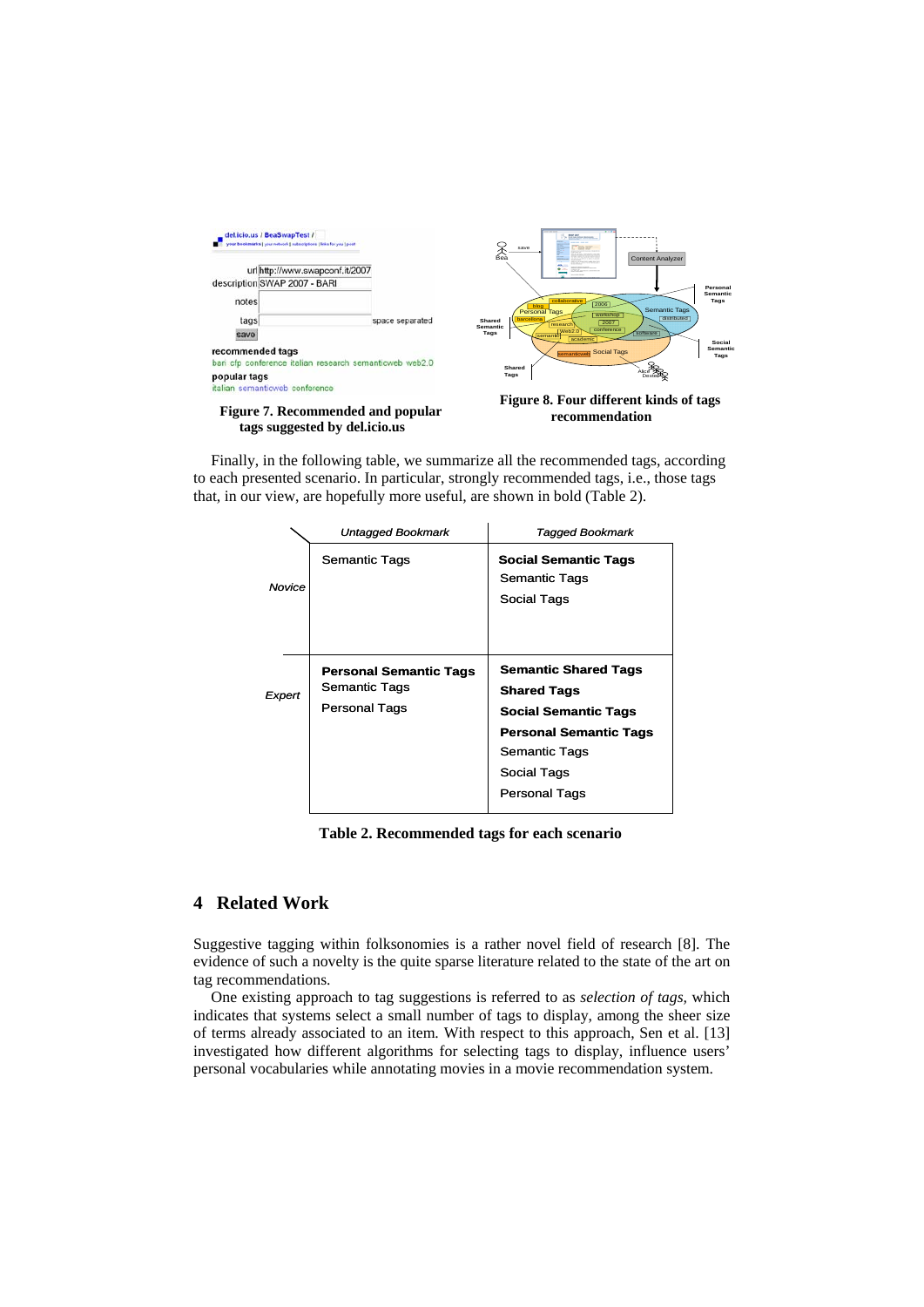A similar approach was also proposed by Xu et al. [[16](#page-8-10)], who defined a set of general criteria for a good tag suggestion algorithm, in order to identify the most appropriate tags, while eliminating noise and spam. These criteria, identified through a study of tag usage by real users in My Web 2.0, include high coverage of multiple facets to ensure good recall, least effort to reduce the cost involved in browsing, and high popularity to ensure tag quality.

Based merely on the social dimension of tagging systems is the work of Jaschke et al. [[7\]](#page-8-11), who presented two different algorithms for recommending tags. The first algorithm is based on collaborative filtering [\[11](#page-8-4)], whereas the second is based on the FolkRank algorithm, defined in [\[6](#page-8-12)], and exploits the graph structure of folksonomies. The comparison, performed using two datasets from real–life folksonomies, namely Last.fm and Bibsonomy, showed that the graph-based FolkRank algorithm outperforms collaborative filtering approaches.

Finally, following a similar approach to the one proposed in this paper, Byde et al. [\[2](#page-8-13)] described a tag recommender system based on two different resource similarity metrics, which take into account the tag used by one user to annotate resources and their content, respectively. Although this work was the first to introduce contentbased methods for recommending tags, it failed to take into account the social dimension of folksonomies (i.e., the community tags) to compute the resource similarity, considering only the personal resources and tags.

## **5 Conclusions and Future Work**

Suggestive tagging fulfils several needs: it helps users in the annotation process, fostering a quick tag vocabulary convergence, and enhances the likelihood of a resource to get tagged. However, current systems suggest tags only on the basis of personal recent use or because of their popularity among the community.

In this paper, we have described a model which combines semantic content analysis methods with existing suggestive tagging techniques. By exploiting semantics of content analysis, provided by the META tool, and social features, builtin in folksonomies, the proposed recommender can address tag recommendations even in borderline cases, such as a user which has never used tags previously or a resource with no associated tags. We also intend to extend META and adapt it for the purpose of performing the content analysis of web resources to be annotated. Web pages organize their content in the HTML <head/> and <br/> <br/>dody/> slots. The analysis of the content of the  $\langle \text{head} \rangle$  slot, in particular, can offer valuable insights for the purpose of suggesting tags to annotate a web resource. In fact, editing both the <title/>, and the *keywords* and *description* <meta/> slots can be thought as an accurate form of free annotation, because their content reflect just the personal view of the web page creator/maintainer on its whole content.

Our approach to suggestive tagging has been presented in the context of del.icio.us, the most popular social bookmarking system. As future work, we plan to complete the development of the proposed recommender system and perform an explorative experimentation within del.icio.us, having the existing suggested tagging feature as a control group.